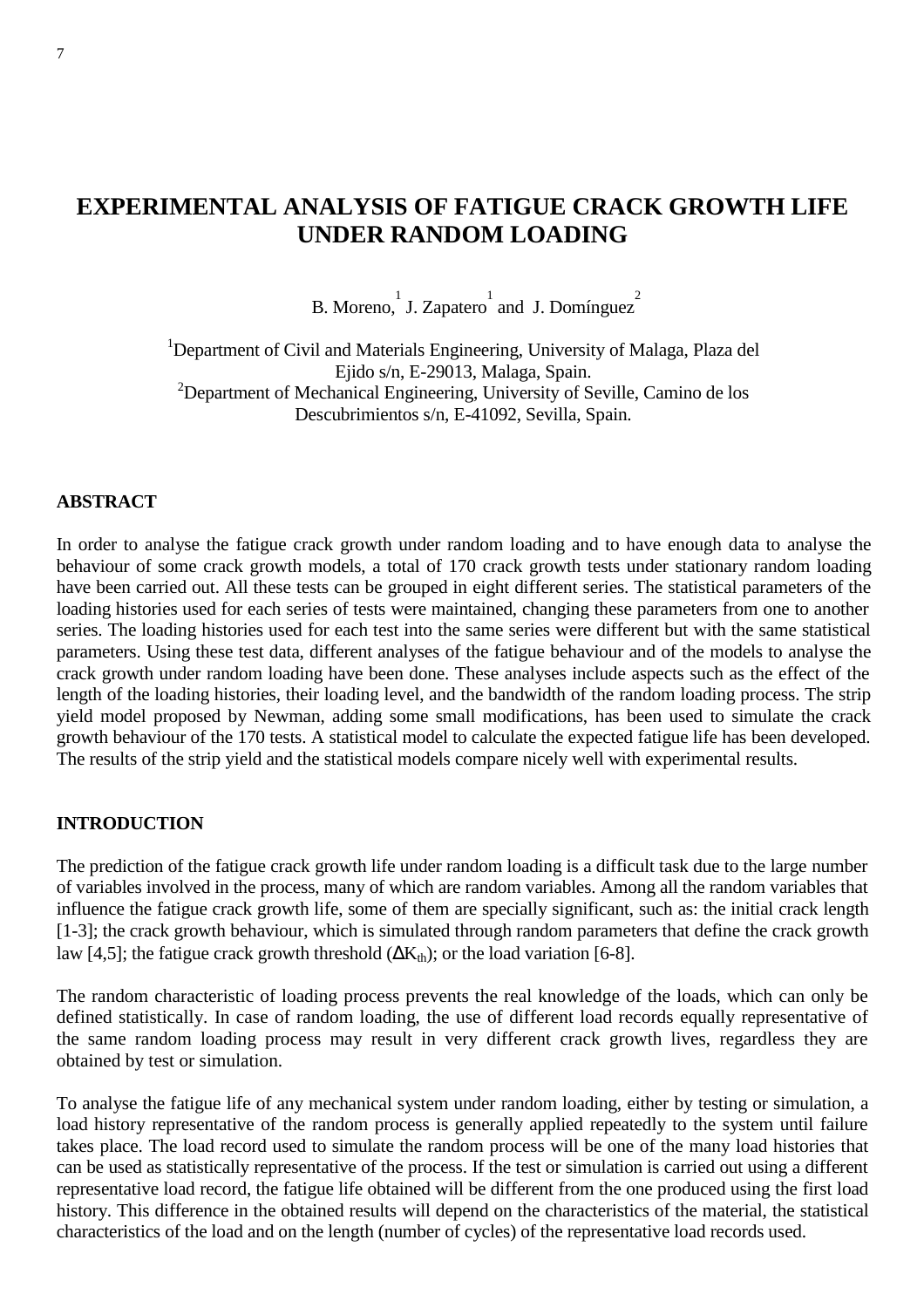The use of a finite length load record, which is repeated as many times as needed until the fatigue failure, may be a source of errors. The repetition of the same load record introduces an artificial sequence effect. The influence of this sequence effect will depend on several parameters, one of which is the length of the record [9]. Also, the load history used is not just a sample of the random loading process: another representative but different load history will produce a different fatigue life of the system. Thus, the fatigue life obtained by testing or simulation with one of these load histories will not be just one of the possible ones. It is not known whether it is close or far to the minimum or the average of all possible results. To get reliable estimations of the fatigue life under real loads by using representative loading records, the possible variation of the results produced, as a function of the representative record used must be know. It is important to know whether the fatigue life obtained with a representative load record is close to the expected real one or not and an estimation of the scatter of the fatigue life that will be produced when different load histories are used.

In previous works carried out by the authors [9,10], using numeric simulation of the crack growth process under random loading, the influence of the bandwidth of the random loading process and of the length of the load record were analysed. In this work, an experimental analysis of the effect of the same parameters is presented. Results of 170 tests are shown. These 170 tests are grouped in eight sets. Each of them differs from the others on the bandwidth of the random loading process, the load level or the length of the load records used to simulate the loading process. The influence of these parameters on the fatigue life obtained is analysed. Also, the reliability of the strip yield model proposed by Newman [11], and that of a statistical model proposed by the authors of this paper [12], to predict the fatigue crack growth life are analysed. This analysis is carried out by comparison of the experimental and the simulated results.

### **TESTS**

Each of the 170 tests has been performed applying a finite length load record, which has been repeated indefinitely until fatigue failure. Tests have been grouped in eight different series (S1 at S8). All tests of each series were carried out using load histories generated from the same zero mean stationary gaussian random loading process, defined by its power spectral density function (*psd*). Power spectral densities with four different bandwidth were used. For three of these bandwidths, power spectral densities with two different load levels, defined by the mean square, have been used. For one of the bandwidths, only one load level was used. Also, for one of the *psd* defined, two different series of tests were performed: one using loads histories including 5000 cycles and another with load histories containing 25000 cycles. The bandwidth has been characterised by the irregularity factor ε, defined as the relationship between the frequency of crossings of the mean value with positive slope and the frequency of peaks. The irregularity factor varies between 0 and 1, increasing the width of the band as  $\varepsilon$  goes from 0 to 1. The irregularity factor,  $\varepsilon$ , of the processes used in this work have been: 0.64, 0.70, 0.77 and 085.

For every test series, except for S1, 20 different zero mean load histories containing 25000 cycles have been numerically simulated. For the series S1, the *psd* used to generate the load histories was the same as for series S4; the number of load histories generated was 30 and the number of cycles of each history was 5000. The shape and the parameters defining the *psd*'s used here are the same of those with the same irregularity factors defined in a previous work [10]. The two load levels were characterised by their mean square. The root mean square of these two levels were 1080 N, for the highest load level, and 640 N, for the lowest load level. Once every load record was numerically obtained, a positive 4850 N constant load was added to avoid the existence of compressive loads during the test. Table 1 shows the characteristics of the load records used for each series. Note that after adding the constant load, what was defined as the root mean square of the record is transformed into the standard deviation, σ.

Each one of the 170 generated load histories has been applied to a different test specimen, and the crack growth has been measured by using an alternating current potential drop (ACPD) measuring system. The material used in the tests has been 2024-T351 aluminium alloy. The test specimens have been of the Compact Tension (CT) type, with a thickness of 12 mm and 50 mm wide. To produce the same initial conditions in all tests, all specimens have been pre-cracked by applying the same constant amplitude cyclic load until getting a 15 mm initial crack length. After the initial crack length was obtained in each specimen, the random loading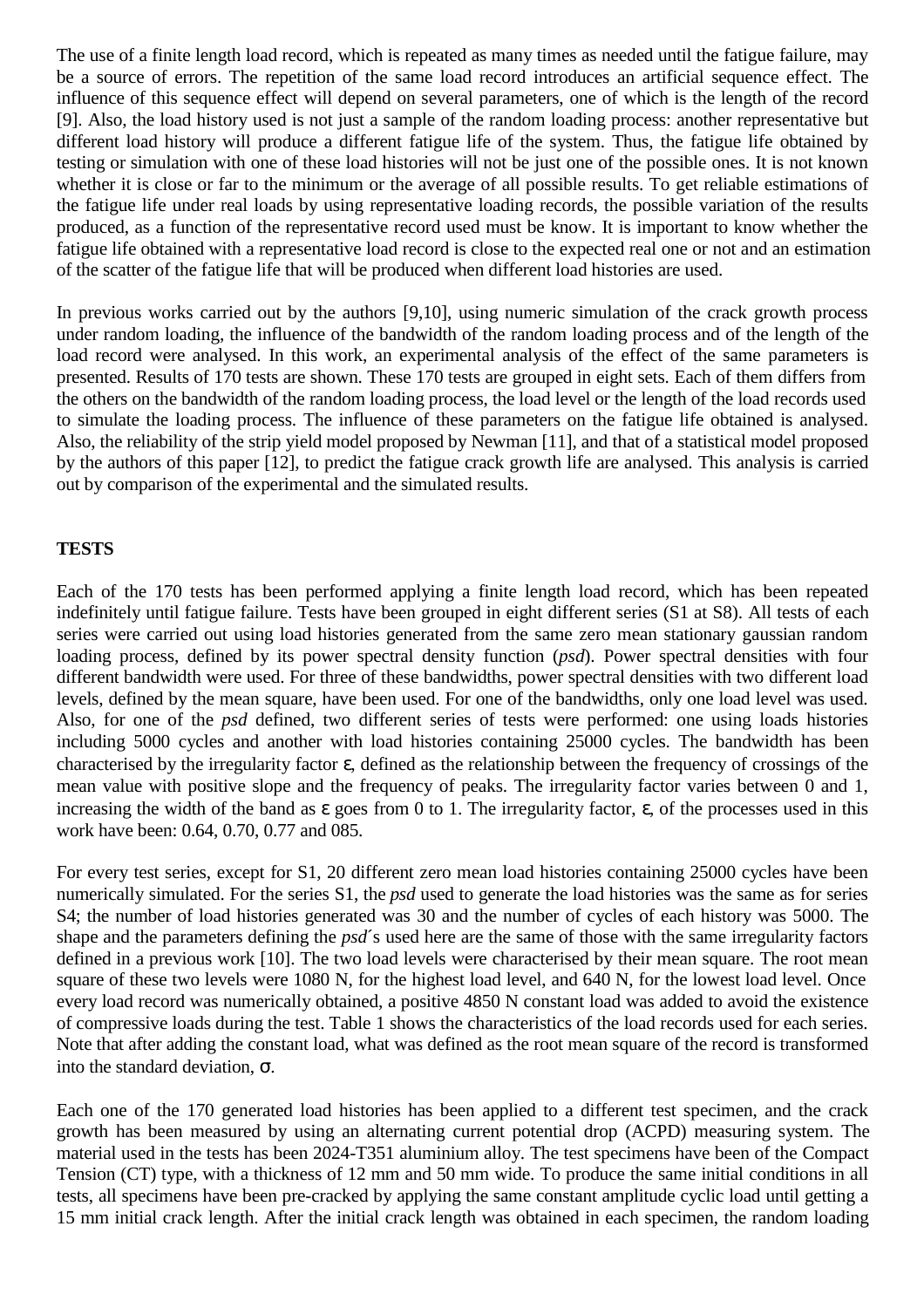test started and the crack growth was followed until the crack reached a length of 25.3 mm. Detailed information of the test procedure can be found in [13].

| <b>Series</b>  | Irregularity          |                      | St. deviation   Records length | Number of |
|----------------|-----------------------|----------------------|--------------------------------|-----------|
|                | factor, $\varepsilon$ | of load, $\sigma(N)$ | (cycles)                       | records   |
| S <sub>1</sub> | 0.77                  | 1080                 | 5000                           | 30        |
| S <sub>2</sub> | 0.64                  | 1080                 | 25000                          | 20        |
| S <sub>3</sub> | 0.70                  | 1080                 | 25000                          | 20        |
| <b>S4</b>      | 0.77                  | 1080                 | 25000                          | 20        |
| S <sub>5</sub> | 0.85                  | 1080                 | 25000                          | 20        |
| S <sub>6</sub> | 0.64                  | 640                  | 25000                          | 20        |
| S7             | 0.77                  | 640                  | 25000                          | 20        |
| S <sub>8</sub> | 0.85                  | 640                  | 25000                          |           |

TABLE 1 STATISTICAL PARÁMETERS OF THE LOAD RECORDS USED IN TESTS

### **RESULTS AND DISCUSSION**

The influence of the bandwidth, length of the load history and stress level are analysed through the comparison of several statistical parameters of the lives obtained for each test series. The effect of these characteristics of the load histories on the mean life,  $\mu$ , and on the fatigue life scatter produced for each test series will be analysed. The scatter in each series is characterised by standard deviation,  $\sigma$ , of the fatigue lives obtained for the test in the series. Table 2 shows the values of these statistical parameters, the coefficient of variation (COV) of the fatigue lives obtained for each series and the coefficient of correlation, ρ, between the highest five peaks of the records and the lives that they produce. This parameter will be introduced later on in this paper.

STATISTICAL PARAMETERS OF THE TEST RESULTS

| <b>Series</b> |        | S <sub>2</sub> | S <sub>3</sub> | S4     | S5     | S6     | S <sub>7</sub> | S <sub>8</sub> |
|---------------|--------|----------------|----------------|--------|--------|--------|----------------|----------------|
| μ             | 169978 | 277151         | 197114         | 168287 | 146981 | 163986 | 690667         | 589569         |
| σ             | 15272  | 13377          | 7686           | 5124   | 5363   | 35447  | 17715          | 24525          |
| COV           | 0.0898 | 0.0483         | 0.0390         | 0.0304 | 0.0365 | 0.0305 | 0.0256         | 0.0416         |
|               | $- -$  | 0.84           | 0.66           | 0.58   | 0.77   | 0.64   | 0.12           | 0.4            |

### *Fatigue life scatter*

Figure 1 shows the crack growth lives obtained in the 170 tests: Figure 1(a) shows the results of the five series carried out with the highest load level and Figure 1(b) for the four series with the lowest load level. The values corresponding to each series of tests are shown connected by lines. Regarding the tests results corresponding to series S1 and S4 (Figure 1(a)), which use load records with different lengths but representative of the same process, it can be seen that the fatigue life results for these two series are similar. The mean lives obtained in both series are very close. However, the scatters of lives obtained for each series are very different: the coefficient of variation (COV =  $\sigma_{\text{life}}/\mu_{\text{life}}$ ) produced in series in S1 is three times the value obtained in series S4. The decrease of the fatigue life scatter with the increase of the length of the load records applied is due to two reasons. It is well known that the highest peaks of load have the largest influence on the fatigue crack growth because of the sequence effect. In case of short load histories, the number of peaks with a predominant effect on the crack growth rate is small, and the statistical distribution of this group highest peaks has a larger scatter than the general distribution of peaks. The other reason is associated to the previous one: the repetition of the load record indefinitely until failure introduces an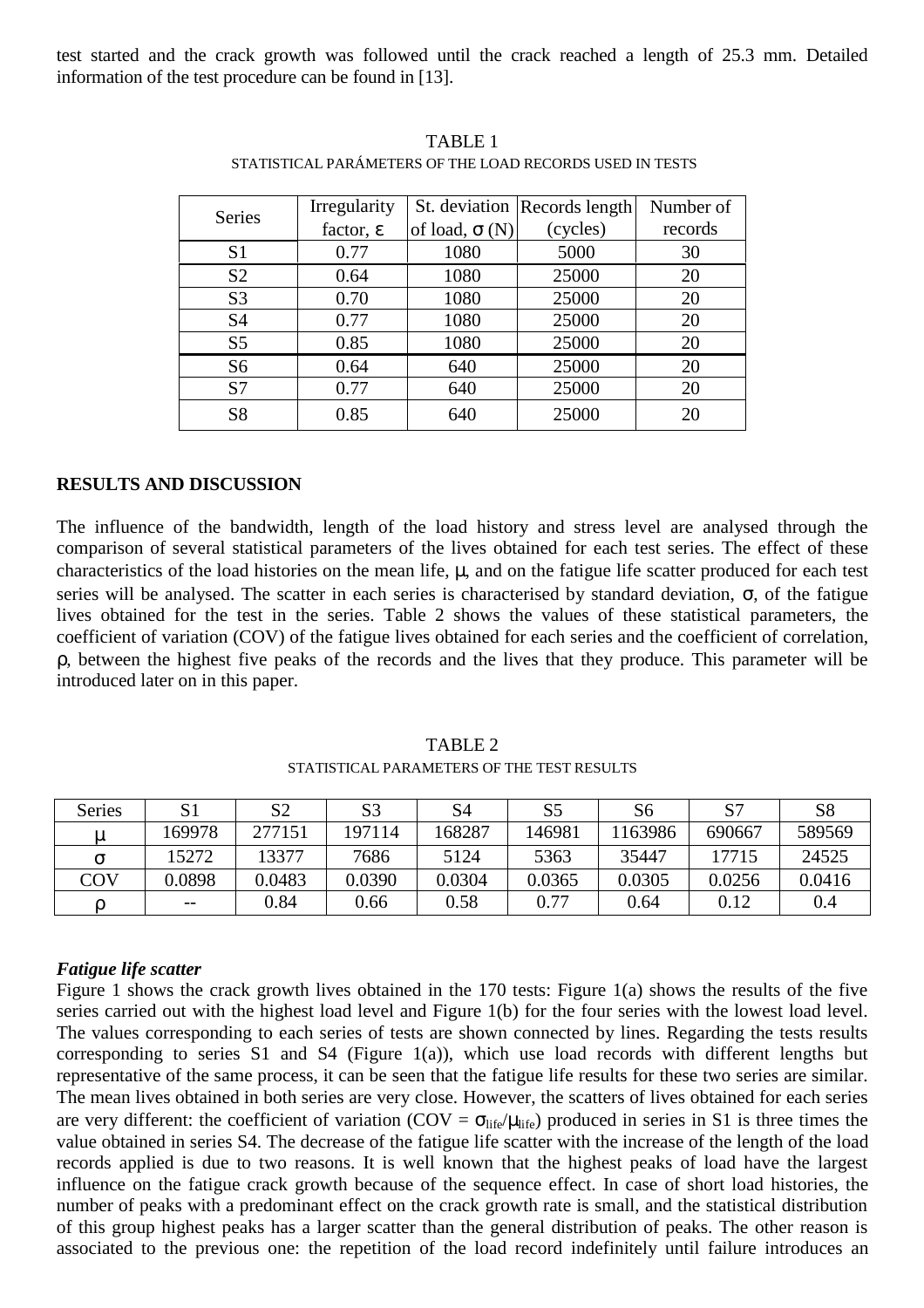artificial sequence effect due to the periodic repetition of the load record. Short load records allow the effects of an overload to persist during the next repetition of the record, producing a sequence effect, which in some cases could be active until the same overload is produced during the new repetition of the record. This effect will be reduced as the length of the load histories increases. In the series S1 and S4, the correlation between the fatigue lives obtained in each test and the value of the maximum overload of the record used has been calculated. The coefficients of correlation, ρ\*, obtained in each case where 0.96, for series S1, and 0.52, for series S4. These values confirm the great influence that the length of the representative load history used to simulate a random loading process has on the fatigue crack growth life obtained by test.



**Figure 1**: Results of the 170 tests, grouped by series: (a) highest load level series; (b) lowest load level.

Regarding series S2 to S5, and S6 to S8, Table 2 and Figure 2(a) show the evolution of the coefficient of variation (COV) of fatigue lives of each series with the bandwidth of the random loading process used. This parameter tends to decrease as the process bandwidth decreases, increasing again when the band is very narrow. Table 2 shows also for each series the coefficient of correlation, ρ, between the fatigue lives obtained in each test and the average value of the five highest peaks of the record used in the test. This parameter gives an idea about the effect of a very small number of cycles of the load record on the fatigue life: a large value of ρ means that the five largest peaks of the load records have a very high influence on the fatigue life because of the fatigue crack growth retardation produced. It can be seen in Table 2 that COV and ρ have a similar trend with the bandwidth. This trend can be explained considering that when the value of ρ is high, a very small number of cycles have a large influence on the fatigue life. For low correlation there is not a so high effect of a small number of cycles. Considering the average of the five highest peaks of each record as a new parameter, the scatter of this average in each series of record will be much larger than the scatter of other statistical parameters usually related to the fatigue life. So, if the influence of this small number of peaks increases (ρ increases), the COV of the fatigue lives obtained in a series will also increase. The same effect was found by the authors using numeric simulations [10].

### *Mean fatigue life*

The bandwidth of the random loading process has also a large effect on the mean of the fatigue lives of each series. Figure 2(b) shows the variation of the mean fatigue life versus the irregularity factor for series S2 to S4. The mean life of the specimens decreases when ε increases (the bandwidth decreases). This trend is the same for both loading levels, as can be seen in Table 2. An explanation of this phenomenon is that, in a group of stationary random processes with the same mean load and standard deviation and different bandwidth, the mean of load peaks and ranges increases as the bandwidth decreases. From the data in table 2 and Figure 2(b), an expression, which relates the mean life of a series to some statistical parameters of the random loading process, has been fitted: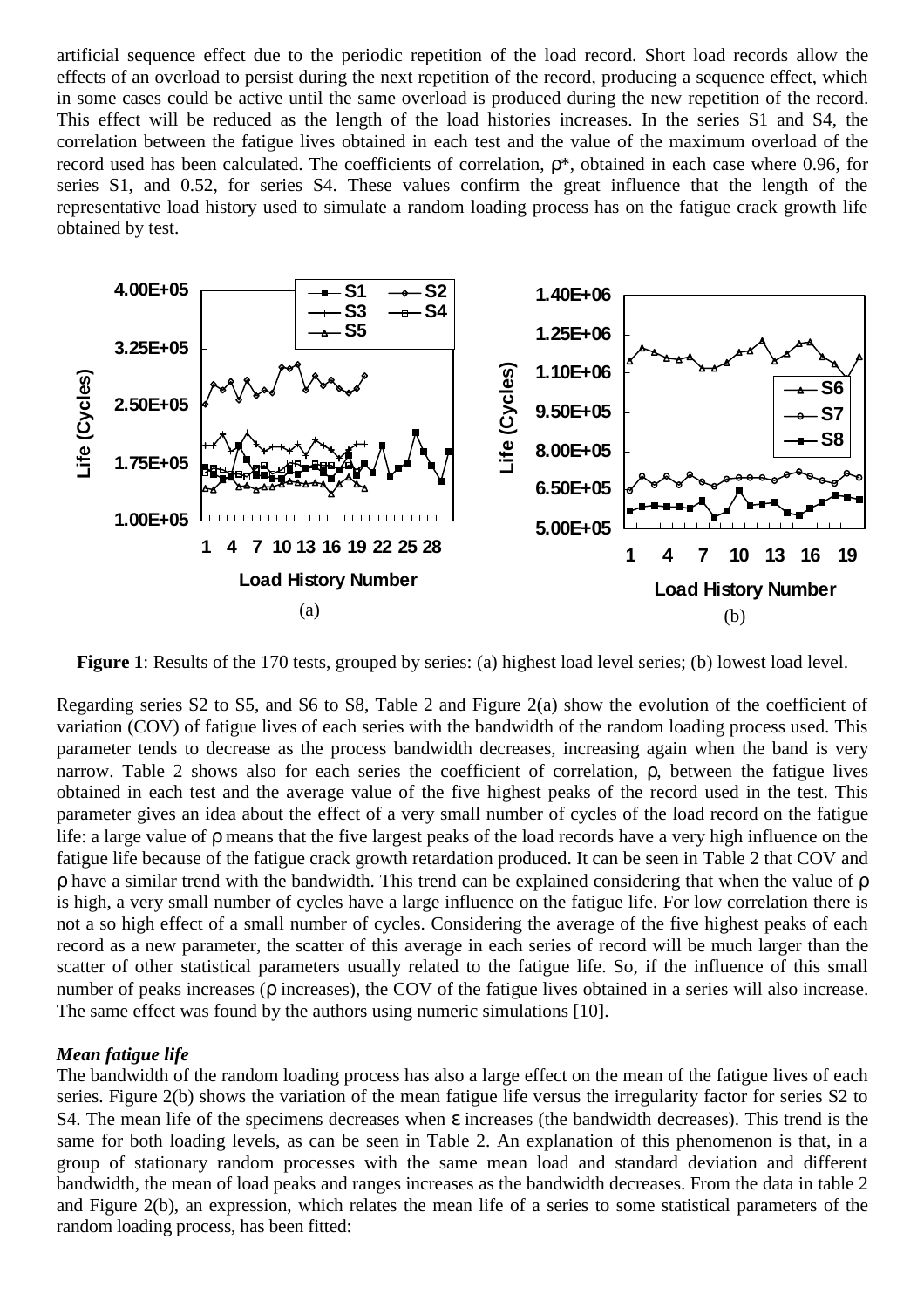$$
\mu_{ij}\varepsilon_{1.5j}^2 = D_i \tag{1}
$$

where, the subscripts *i* and *j* represent the load level and bandwidth of the series, respectively,  $\mu_{ii}$  is the mean fatigue life of series with load level *i* and bandwidth *j*, and  $D_i$  is a constant, obtained experimentally for each load level. The parameter  $\varepsilon_1$ , is defined as:

$$
\varepsilon_{1.5} = \frac{M_{1.5}}{\sqrt{M_0 M_3}}
$$
 (2)

where

$$
M_n = \int_{-\infty}^{\infty} \omega^n S(\omega) d\omega \tag{3}
$$

 $\omega$  is the frequency and *S*( $\omega$ ) the *psd* of the original zero mean loading process.

From the experimental data, the parameter  $D_i$  has been calculated using equation (1) for series  $S4$  ( $D_i$ ) and *S7* ( $D_2$ ), both with an irregularity factor  $\varepsilon = 0.77$ . This value has been used to estimate, using equation (1), the mean fatigue life produced in all other experimental series. Figure 2b shows the values  $\mu_{ij}$  obtained with equation (1), compared with the experimental results. Estimates of the mean lives are all inside the band ±8%. Table 3 shows the ratios between the results obtained with equation (1) and the tests results. If this kind of fitting could be generalised to other random processes and materials, it would be an interesting tool. An estimation of the fatigue crack growth life under any type of random loading process could be done by extending the mean life produced under another random loading process with the same mean and standard deviation of loads.



**Figure 2:** Evolution of the COV and the mean fatigue life with the bandwidth: (a) COV; (b) mean fatigue life, µ, for series S2 to S5.

### *Simulations*

In order to check the reliability of some fatigue crack growth simulation methods, the same load records used for testing have been used to simulate the fatigue crack growth process. The 170 load records have been applied to the cycle-by-cycle simulation scheme proposed Newman [11]. Lives estimated by simulation compare very well to the experimental results. Scatter and mean value of lives obtained in each series by simulation are close to those obtained by tests [14]. The same random loading processes have also been used to estimate the mean fatigue life of each series by a statistical model which includes the retardation effect proposed by the authors [12]. This model is unable to estimate the scatter, but it produces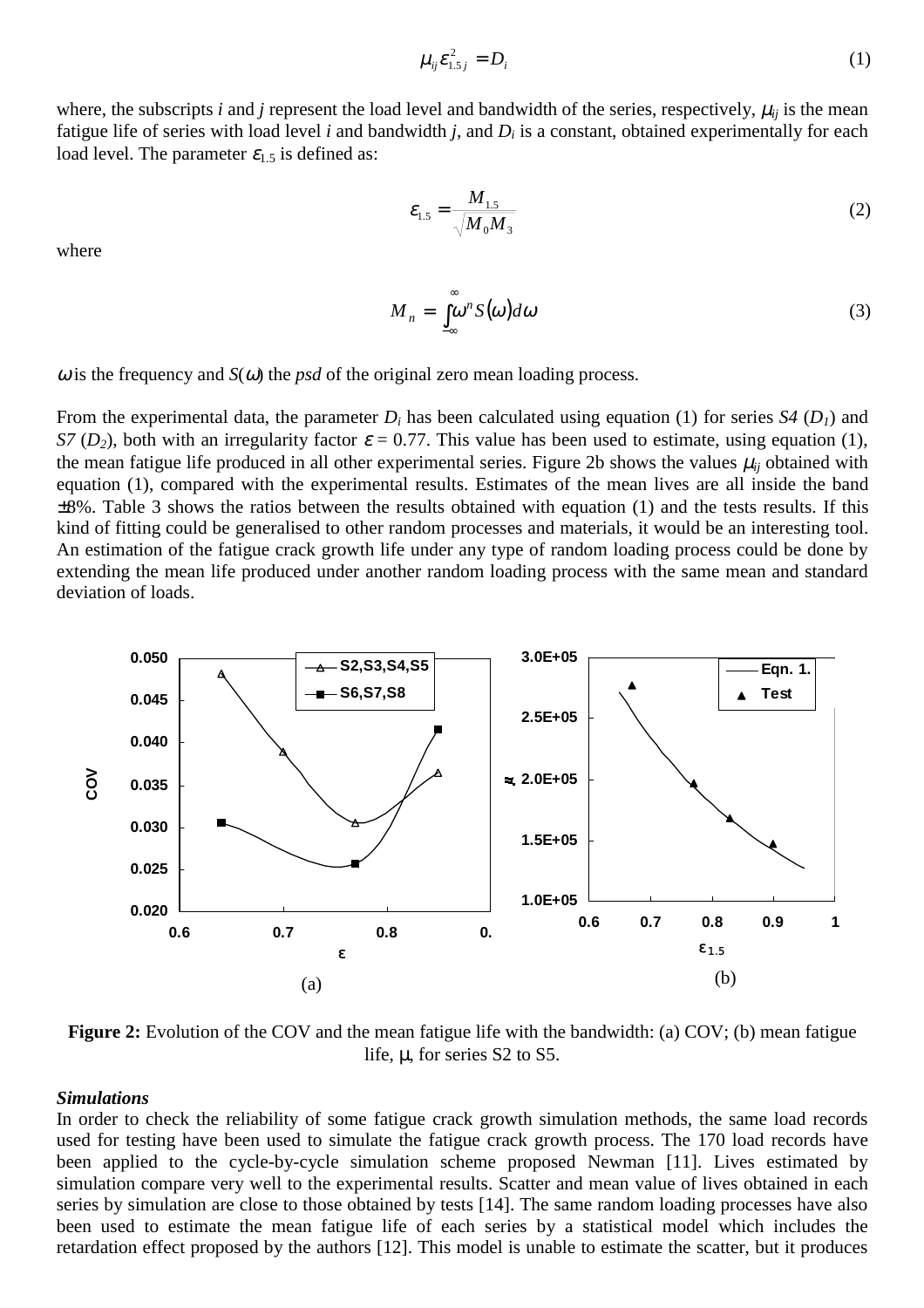reliable estimations of the mean life of each series. It uses as data the probability density function of peaks in the stationary random loading process, which can be obtained from its mean and power spectral density.

TABLE 3 RELATION BETWEEN MEAN LIVES OBTAINED BY TESTS AND BY EQUATION (1)

| Series                                           | $\sim$<br>ື້   | $\sim$ $\sim$<br>ື    | ~<br>ີ                   | $\sim$ $\sim$<br>ມມ | IJΨ                      | $\sim$<br>ັ | GΩ<br>ەد |
|--------------------------------------------------|----------------|-----------------------|--------------------------|---------------------|--------------------------|-------------|----------|
| $'\mu_{\text{test}}$<br>(4)<br>$\mu_{\text{eq}}$ | Q <sub>2</sub> | Q <sub>7</sub><br>◡•৴ | $\overline{\phantom{0}}$ | $\sim$<br>u<br>∪•∠≀ | ⌒<br>$\sim$<br>∼<br>∪.∠∠ | --          | OΟ       |

Figure 3 shows a comparison of the experimental results with those obtained by simulation for one of the series (*S1*). The experimental and cycle-by-cycle simulation results are shown for every test in the series. The mean life of the series is also shown. It is represented with a horizontal broken line. For the statistical model, the estimated mean fatigue life of the series is also represented with a solid line. It can be seen that both models give fairly good estimation of the mean life, and that the cycle-by-cycle Newman's model estimates also very well the scatter produced by using different load records.



**Figure 3.** Fatigue crack growth lives obtained by tests and simulations.

### **CONCLUSIONS**

This work provides new experimental data of fatigue crack growth in aluminium alloy 2024-T351 specimens under different stationary random loading processes. Results for two different load levels and four bandwidths of the random loading process are included. These data may be very useful to check new simulation schemes. The results shown are also a contribution to estimate the influence of the length of the loading record used in simulation or tests on the fatigue life results. From the data discussed in the paper, the following conclusions can be obtained:

- (a) The length of the load record to be used in simulations or tests is a fundamental factor, which must be defined before the analysis of the fatigue life under random loading. For any random loading process, the reduction of the number of cycles in the loading history to be applied increases substantially the scatter of the lives obtained with different trials.
- (b) The length of the record does not affect the mean life obtained in a series of tests.